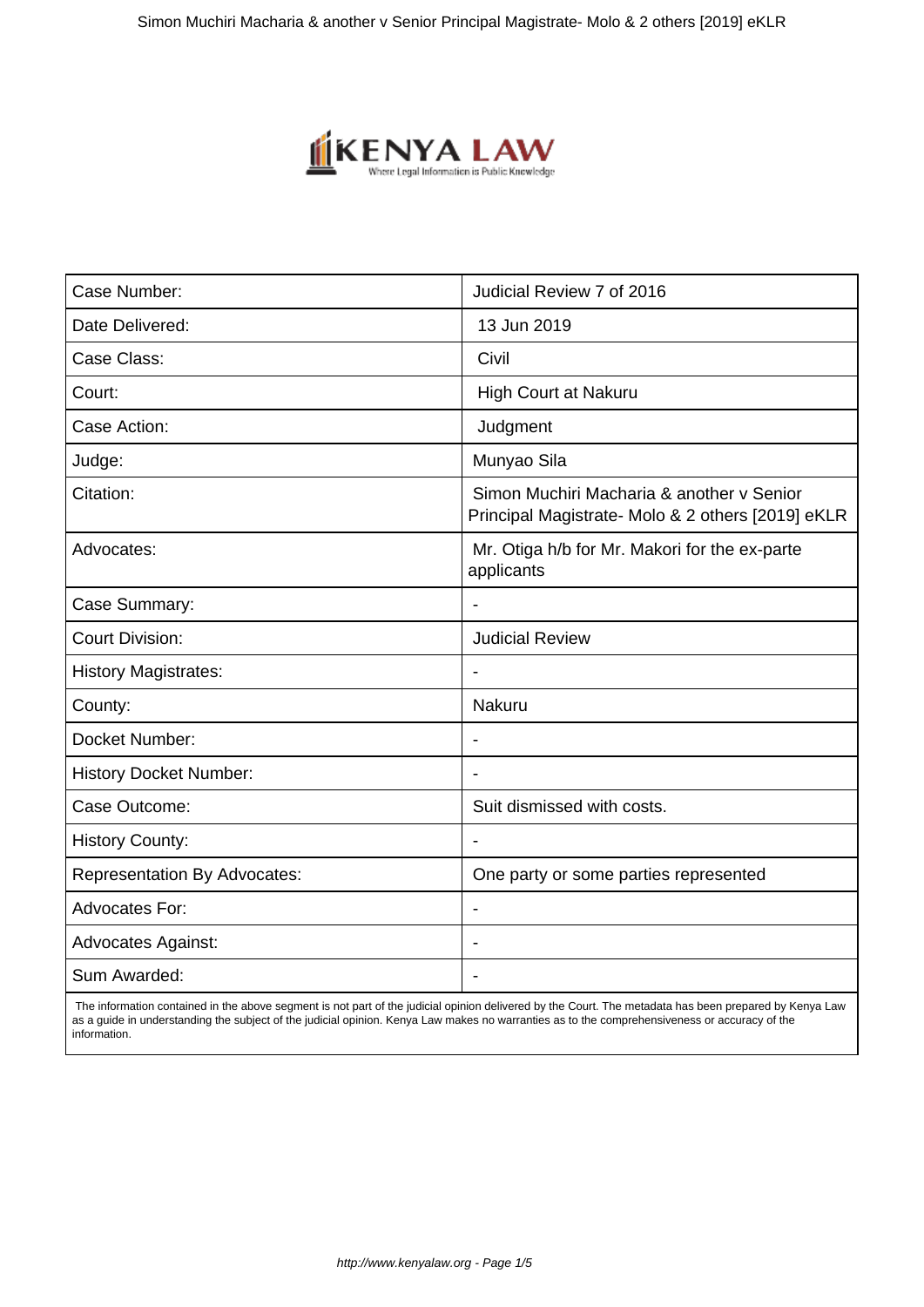# **REPUBLIC OF KENYA**

#### **IN THE ENVIRONMENT AND LAND COURT OF KENYA**

# **AT NAKURU**

# **JUDICIAL REVIEW NO. 7 OF 2016**

**SIMON MUCHIRI MACHARIA.............................................................1ST APPLICANT**

**PETER MWANGI MUCHIRI ...................................................................2ND APPLICANT**

# **VERSUS**

**THE SENIOR PRINCIPAL MAGISTRATE- MOLO......1ST RESPONDENT**

**JAMES MACHARIA....................................................................................2ND RESPONDENT**

**THE MOLO LAND DISPUTE TRIBUNAL...........................3RD RESPONDENT**

# **JUDGMENT**

**(Judicial Review motion seeking orders of certiorari to quash an order issued by court; original suit having been commenced at the Land Disputes Tribunal; award adopted and decree issued; order sought to be quashed not being the decree but being an order made to execute the decree; argument that the court did not have jurisdiction to issue the said order; suit fails for the court that issues a decree has jurisdiction to make orders in execution of that decree; it cannot be argued that the court that issues a decree has no jurisdiction to execute it; the issue of whether or not the Tribunal had jurisdiction to make the award or whether the decree was proper not being matters before court; suit dismissed)** 

1.Through an application filed on 23 April 2016, the ex-parte applicants sought and were granted leave to commence judicial review proceedings and they proceeded to file the main motion on 12 April 2016 seeking the following orders :-

i. That this Honourable Court be pleased to issue an order of certiorari to move to the High Court (this court) and quash the order issued on 14<sup>th</sup> October 2014 by the 1<sup>st</sup> respondent authorizing the 2<sup>nd</sup> respondent to register instruments as (sic) the Nakuru District Land Registry to revert back the land parcel Mau Summit/Molo Block 5/138 to Muchiri Gachigi and the Land Registrar to facilitate the said reversion.

ii. That this Honourable Court do issue an order of prohibition to prohibit or stop the  $1<sup>st</sup>$  respondent and the  $2<sup>nd</sup>$  respondent from executing the order issued on  $14<sup>th</sup>$  October 2014 by the  $1<sup>st</sup>$  respondent which arise (sic) from a decision of Molo Land Dispute Tribunal Case No. 6 of 2008 that later gave rise to Molo SPMCC Land Dispute Case No 40 of 2008.

iii. That the costs of this application be borne by the  $2<sup>nd</sup>$  respondent.

2. In the application for leave, the ex-parte applicants sought leave for the said prerogative orders on the grounds that :-

a. That the order issued on 14 October 2014 and other subsequent orders issued in Molo Land Disputes Tribunal No. 40 of 2008 by the  $1<sup>st</sup>$  respondent are a nullity.

b. That the decision of the  $1<sup>st</sup>$  respondent dated  $14<sup>th</sup>$  October 2014 is a nullity for want of jurisdiction or having been made in excess of jurisdiction.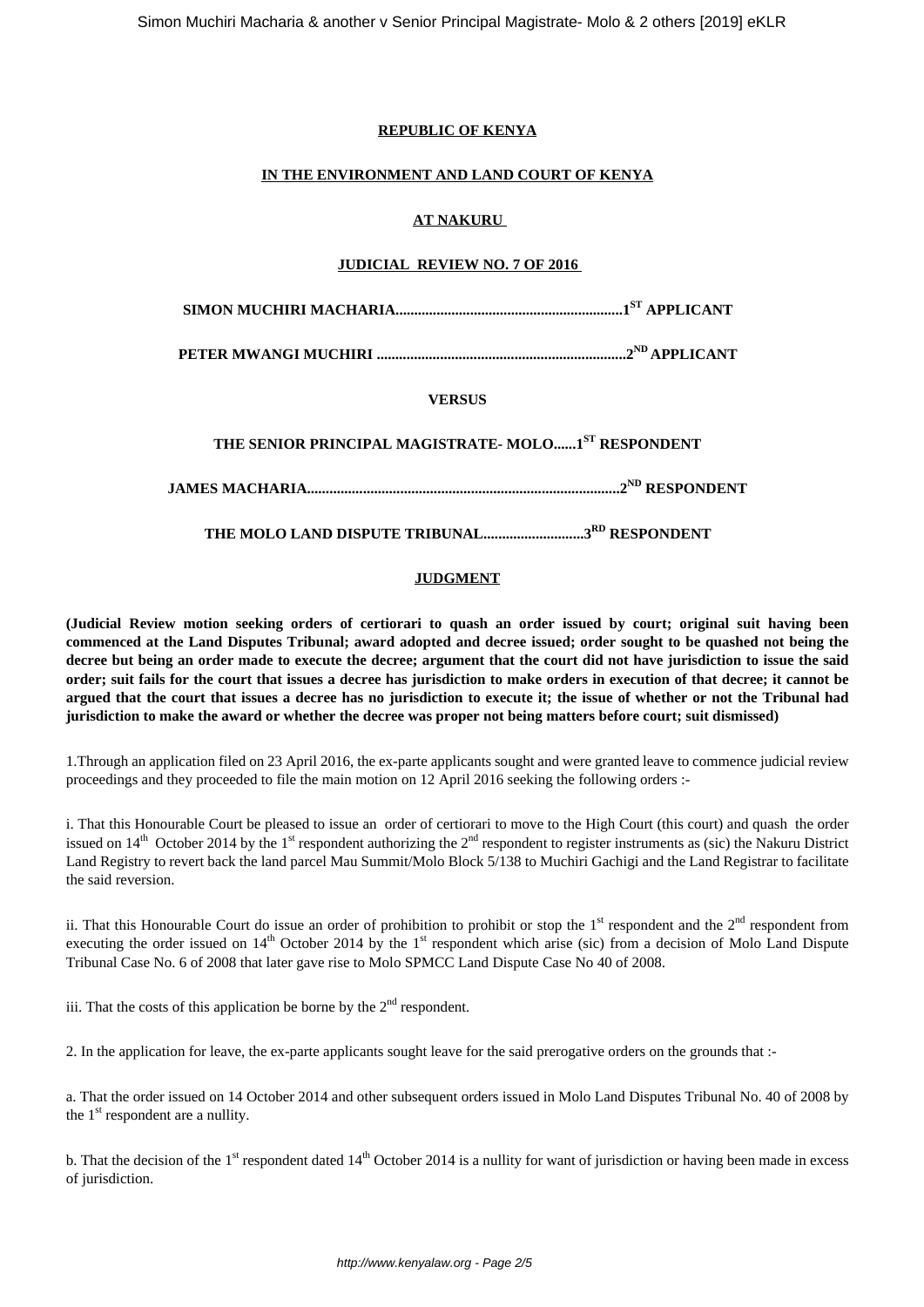c. That the 1<sup>st</sup> respondent's orders are made in furtherance of a nullity and the applicants stand to suffer irreparable loss unless the orders sought herein are granted.

3. In the verifying affidavit the ex-parte applicants have averred inter alia that they are respectively the proprietors of the land parcels Mau Summit/Molo Block 5/1347 and Mau Summit/Molo Block 5/1348. They have contended that the Tribunal (Land Disputes Tribunal) acted in excess of its jurisdiction by ordering the cancellation of their title deeds. They further contend that all subsequent orders issued pursuant to the adoption of the award of the Tribunal as a judgment are a nullity. They have averred that the District Land Registrar is in the process of implementing the award. They have also stated that they were not served nor were they aware of the Tribunal proceedings save at the time that they were adopted as a judgment in the Molo Senior Resident Magistrate's Court (Molo Court). They have annexed copies of their titles to the two properties, the decree of the Molo Court, and a ruling of the Molo Court dated 27 October 2015.

4. Only the 2<sup>nd</sup> respondent filed a replying affidavit to oppose the motion. In his replying affidavit, he has denied that the ex-parte applicants are the sole proprietors of the land parcels Mau Summit/Molo Block 5/1347 and 1348 (hereinafter referred to as the suit properties). He contended that their title deeds were obtained by way of fraud and misrepresentation of facts to the Nakuru District Land Registrar. He has stated that the original title deed from which the applicants obtained their titles was Mau Summit/Molo Block/138 which belonged to their deceased father. He has pointed out that the Tribunal was informed of this evidence and in its award, ordered that the ex-parte applicants, who are his brothers, do give him ½ an acre. He has mentioned that the award was adopted on 21 March 2014 in the case Land Dispute No. 40 of 2008. He has complained and considered it to be a mischief that on 25 April 2006, the ex-parte applicants got themselves registered as joint absolute proprietors of the land of their late father, then split the title into the parcels No. 1347 and 1348 without a grant of court. He has averred that no succession proceedings over the estate of their late father has ever been filed and stated that it is a mystery as to how the said title was subdivided. He has urged that the motion herein should not be allowed for the same will amount to aiding and abetting a fraud and an illegality.

5. I have gone through the documents tendered. I have seen that through the case registered as No. 6 of 2008, the  $2<sup>nd</sup>$  respondent lodged a claim before the Molo Land Disputes Tribunal. His complaint was that their father died leaving behind the land Mau Summit/Molo Block 5/138 Moto Farm; some land in Mawingu Farm, Molo South and Kandenye. He complained that John Gathatwa Muchiri (the 1<sup>st</sup> objector before the Tribunal) owns land in Mawingu Farm Molo South measuring 5 acres; that the  $2<sup>nd</sup>$ objector, one Peter Kaguora Muchiri, owned land in Kiambaa in Moto Farm, Molo of 1 ¼ acres; and that the  $3<sup>rd</sup>$  and  $4<sup>th</sup>$  objectors (the ex-parte applicants) owned land at Moto Farm the title being the land parcel Mau Summit/Molo Block 5/138 (hereinafter at times simply referred to as parcel No. 138). He complained that he had no share in his father's properties and that the objectors had changed the titles from their father's name into their name in his absence. He thus wanted somewhere to build and settle and further that the money that their father left in the bank be shared equally. The Tribunal noted that the  $1<sup>st</sup>$ ,  $2<sup>nd</sup>$  and  $3<sup>rd</sup>$  objectors were present with the  $4<sup>th</sup>$  objector absent. It was recorded by the Tribunal that the  $3<sup>rd</sup>$  and  $4<sup>th</sup>$  objectors (the ex-parte applicants) agreed to give the complainant ( $2<sup>nd</sup>$  respondent)  $\frac{1}{2}$  an acre each to make a total of one acre from the land parcel No. 138, and that the 1<sup>st</sup> objector, would give their two sisters  $\frac{1}{2}$  an acre each. The land parcel No. 138 was noted to be 5 acres. In its award, the Tribunal stated that because the objectors had agreed in the presence of the Tribunal to give their brother  $(2<sup>nd</sup>$  respondent)  $\frac{1}{2}$  an acre each, they should proceed to do so.

6. The award was filed before the Court in Molo in the case Land Dispute No. 40 of 2008 and from what I can see, judgment was entered in terms of the award on 21 May 2009. I do not know what transpired after that for I have seen another order dated 18 March 2014, which again adopted the award of the Tribunal and further ordered that the District Surveyor do visit the parcel No. 138 and subdivide it into two parcels, one acre for the  $2<sup>nd</sup>$  respondent and the rest to the other parties. The applicant ( $2<sup>nd</sup>$  respondent) was to meet the costs of the survey and recover 50% from the respondents (the 3<sup>rd</sup> and 4th objectors before the Tribunal). I have seen another order dated 14 October 2014, where the Molo Court gave orders directing the District Land Registrar, to cancel the titles of the ex-parte applicants to the land parcels Mau Summit/Molo Block 5/1347 and 1348. Thereafter, an application was filed apparently by the  $2<sup>nd</sup>$  ex-parte applicant (named as the  $4<sup>th</sup>$  objector in the Tribunal proceedings) seeking to vary, review, or set aside these order arguing that he was not party to the Tribunal proceedings and that the land was given to him vide succession proceedings. That application was dismissed through the order dated 27 October 2015.

7. It does appear that subsequently, the  $2<sup>nd</sup>$  respondent moved to execute the award and judgment of the court for the ex-parte applicants, did annex a notice by the Nakuru District Land Registrar, dated 26 February 2016, directing that he would proceed to cancel the registration of the ex-parte applicants as proprietors of the suit properties, so that they can revert back to the land parcel No. 138, and thereafter execute the orders of court (directing that the  $2<sup>nd</sup>$  respondent be given 1 acre from this land) and the ex-parte applicants then moved this court. The ex-parte applicants also annexed copies of title deeds to the land parcel Mau Summit/Molo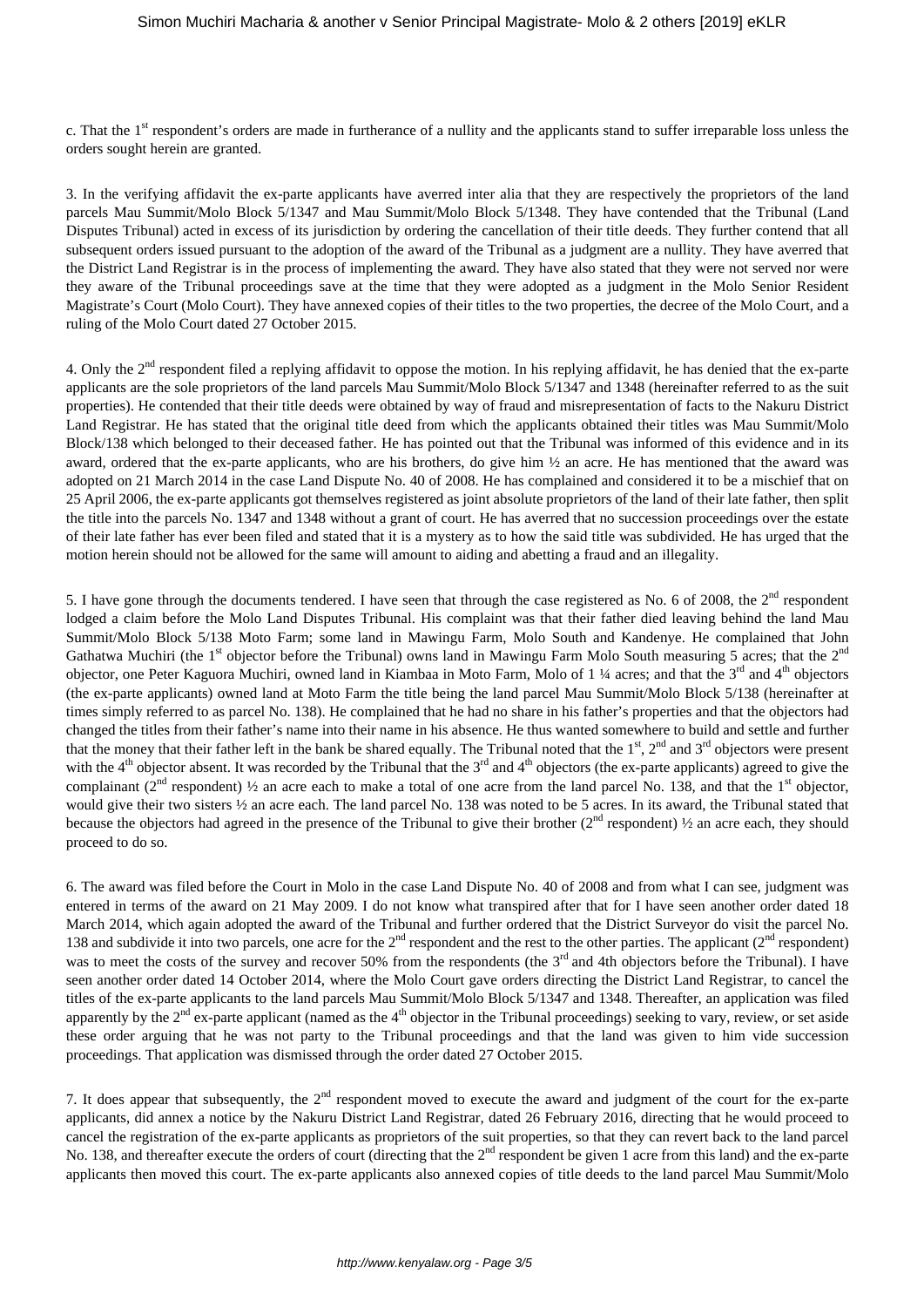Block 5/138 which is land measuring 2.12 Ha, and which title shows that they became registered as joint proprietors on 25 April 2006, and their titles to the land parcels Mau Summit/Molo Block 5/1347 and 1348, which show that they became proprietors of these two parcels of land on 31 January 2013. Both these parcels of land measure 1.06 Ha and appear to be subdivisions of the land parcel Mau Summit/Molo Block 5/138.

8. In his written submissions, Mr. Makori, learned counsel for the ex-parte applicants, inter alia submitted that the tribunal had no capacity to deal with land which already had title and owned by the applicants. He submitted that the land was transferred to the exparte applicants by their late father after giving and/or allocating all his sons land where the  $2<sup>nd</sup>$  respondent had his at Tebere-Kawaura, Olenguruone, way back in 1978. He submitted further that the ex-parte applicants did not participate in the tribunal proceedings nor did they consent to giving  $\frac{1}{2}$  an acre of their land to the 2<sup>nd</sup> respondent. He asked for this court to find that the tribunal acted in excess of its jurisdiction by altering cancellation of the title deeds already in their possession that is Mau Summit/Molo Block 5/1347 and 1348; to find that the applicants not being aware of the said tribunal proceedings and the verdict was illegal and irregular as the applicants were condemned unheard against the rules of natural justice; and that the idea that there was consent by the ex-parte applicants to give  $\frac{1}{2}$  an acre to the  $2^{nd}$  respondent was not supported by any document to show that such consent was given by them. He submitted that the tribunal acted beyond their jurisdiction and he urged that I quash the same (sic) and that I further prohibit the implementation of the order of 14 October 2014 and declare it null and void.

9. The 2<sup>nd</sup> respondent who was acting in person submitted that if there was any issue, the Tribunal and the court would have said so and he relied on the court's proceedings.

10. I have considered the matter. Lest we lose focus of what is before this court, I find that it is important that I reiterate the orders that the ex-parte applicants want in these proceedings. There are two prayers, the first being to quash the order issued on 14 October 2014 by the 1<sup>st</sup> respondent (the Molo Court) and secondly an order of prohibition to stop the execution of the order issued on 14 October 2014. I have already given the background to that order in my above analysis. Specifically, the order sought to be quashed provides as follows :-

i. That the District Land Registrar to enter into parcel Mau Summit/Molo Block 5/1347 and 1348 and cancel the said title and revert back the above parcel to original number Mau-Summit/Molo Blok 5/138 as per the recommendation of the District Surveyor Letter dated  $28<sup>th</sup>$  July 2014.

ii. That the District Land Registrar to cancel the green card and title deed of parcel No. Mau Summit/Molo Block 5/1347 and reopen the green card for Mau-Summit/Molo Block 5/138 which was closed on partition.

iii. That the surveyor be accompanied by the OCS Molo Police Station in order to provide security.

11. The contention of the ex-parte applicants is that the said orders are a nullity as the court did not have jurisdiction to make them or that the said orders were made in excess of jurisdiction.

12. I do note that in his submissions, Mr. Makori, learned counsel for the ex-parte applicants, did submit inter alia, that the Land Disputes Tribunal did not have jurisdiction in the dispute. I think it is necessary for me to make clear that the proceedings before me do not ask me to quash the award of the Land Disputes Tribunal nor is it seeking orders to quash the adoption of the award of the Molo Court nor to quash the decree of the Molo Court. What the ex-parte applicants want quashed is an order of 14 October 2014, which to me, appears to be an order that was made so as to facilitate the execution of the decree of the court. It is not the decree itself.

13. The argument of the ex-parte applicants is that the court had no jurisdiction to make the order of 14 October 2014. I do not agree. As I have mentioned, the orders were made so as to execute a decree of the court. I do not see how one can argue that a court has no jurisdiction to make orders that are aimed at executing a decree issued by the same court. If the issue is that the Tribunal had no jurisdiction to make the award, or that the Molo court had no jurisdiction to adopt the award or pass the decree that it did, then what the ex-parte applicants ought to have applied for is for the quashing of the award, or the decree. As it is, there are no pleadings before this court to enable this court determine whether or not the Tribunal had the requisite jurisdiction to determine the dispute that was placed before it by the  $2<sup>nd</sup>$  respondent. Neither do I have any pleadings before me to enable me determine whether the Magistrate's Court at Molo had the requisite jurisdiction to adopt the award and pass the decree. It is trite law that parties are bound by their pleadings and it will be unfair to the respondents herein if this court went beyond the pleadings before it to determine